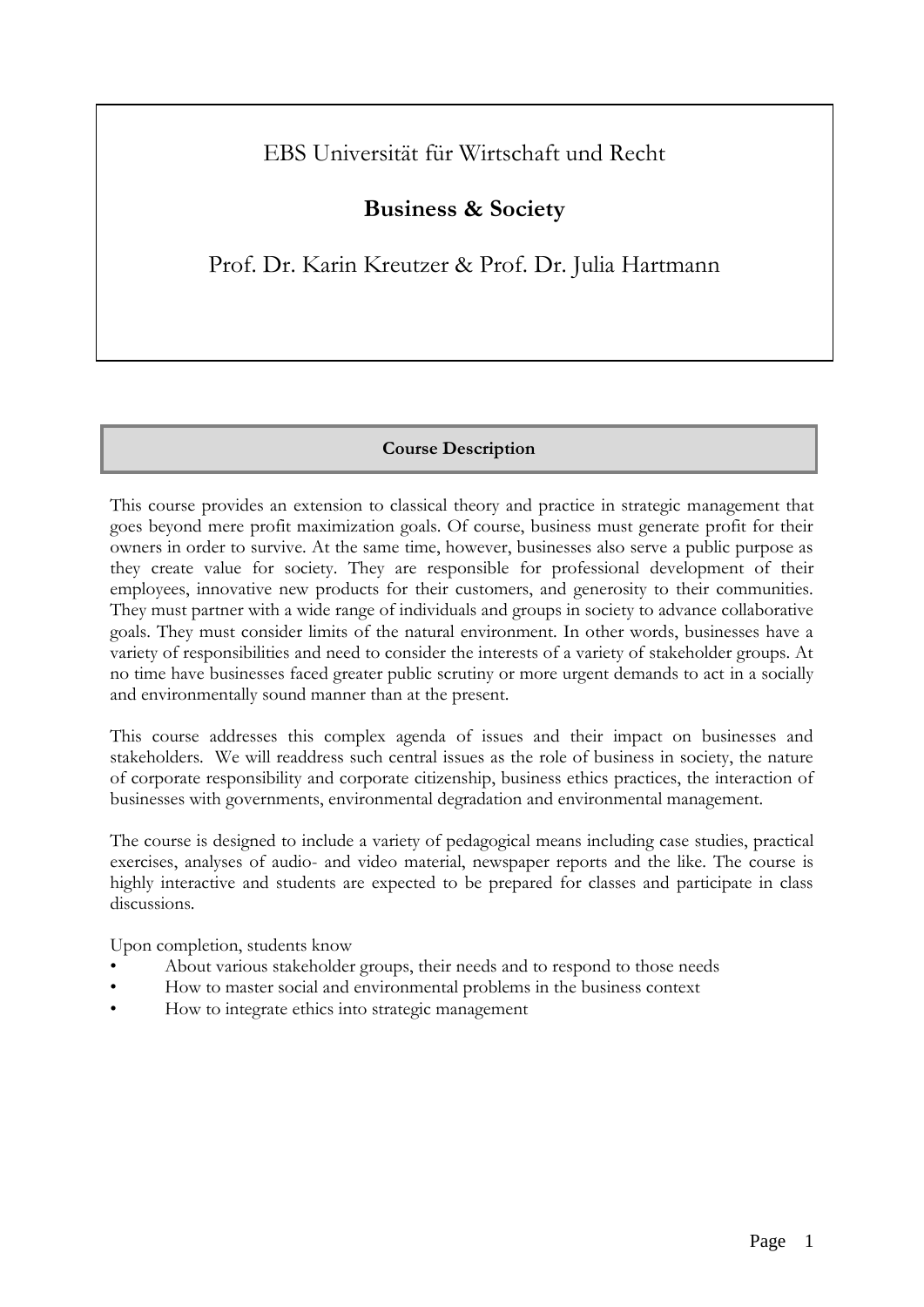## **Course Overview**

| Session        | Date   | Topic                                                                                                                                                                                                                |
|----------------|--------|----------------------------------------------------------------------------------------------------------------------------------------------------------------------------------------------------------------------|
| 1              | 8 Feb  | Course Structure, Business & Stakeholder Relations (Kreutzer)<br>Social and Environmental Responsibility of the Firm<br>The Corporation and its Stakeholders<br>$\bullet$                                            |
| $\overline{2}$ | 10 Feb | <b>Corporate Social Responsibility and Creating Shared Value</b><br>(Kreutzer)<br>The Emergence of Corporate Social Responsibility<br>The Triple Bottom Line & Creating Shared Value                                 |
| 3              | 18 Feb | <b>Case Study (Kreutzer)</b><br>NIKE and International Labour Rights                                                                                                                                                 |
| $\overline{4}$ | 23 Feb | <b>Globalisation &amp; Diversity (Kreutzer)</b><br>Processes of Globalization<br>Global Diversity<br>$\bullet$<br><b>Business – Government Relations</b>                                                             |
| 5              | 26 Feb | <b>Corporate Social Responsibility and Compliance (Nietsch)</b>                                                                                                                                                      |
| 6              | 1 Mar  | <b>Company and Community (Kreutzer)</b><br>Civil Society Organizations<br>$\bullet$<br>Collaborative Partnerships between Business and NGOs<br>$\bullet$<br>Social Entrepreneurship and Social Business<br>$\bullet$ |
| 7              | 8 Mar  | <b>Business and The Natural Environment (Hartmann)</b><br>Global environmental issues & Tragedy of the commons<br>Sustainable development<br>$\bullet$                                                               |
| 8              | 14 Mar | <b>Managing Environmental Issues (Hartmann)</b><br>Government and regulation<br>The ecologically sustainable organization                                                                                            |
| 9              | 17 Mar | "Does it pay to be green?" (Hartmann)<br>Outcomes of sustainability<br>Individual research on Volkswagen                                                                                                             |
| 10             | 22 Mar | <b>Sustainable Products and Services (Hartmann)</b><br>Developing sustainable products<br>Sustainable services<br>$\bullet$                                                                                          |
| 11             | 31 Mar | Sustainability in the Value Chain (Hartmann)<br>Supplier relations<br>Sustainable supply chain management                                                                                                            |
| 12             | 5 Apr  | Sustainable Marketing & Beyond (Hartmann)<br><b>Product Labeling</b><br>Consumer behavior                                                                                                                            |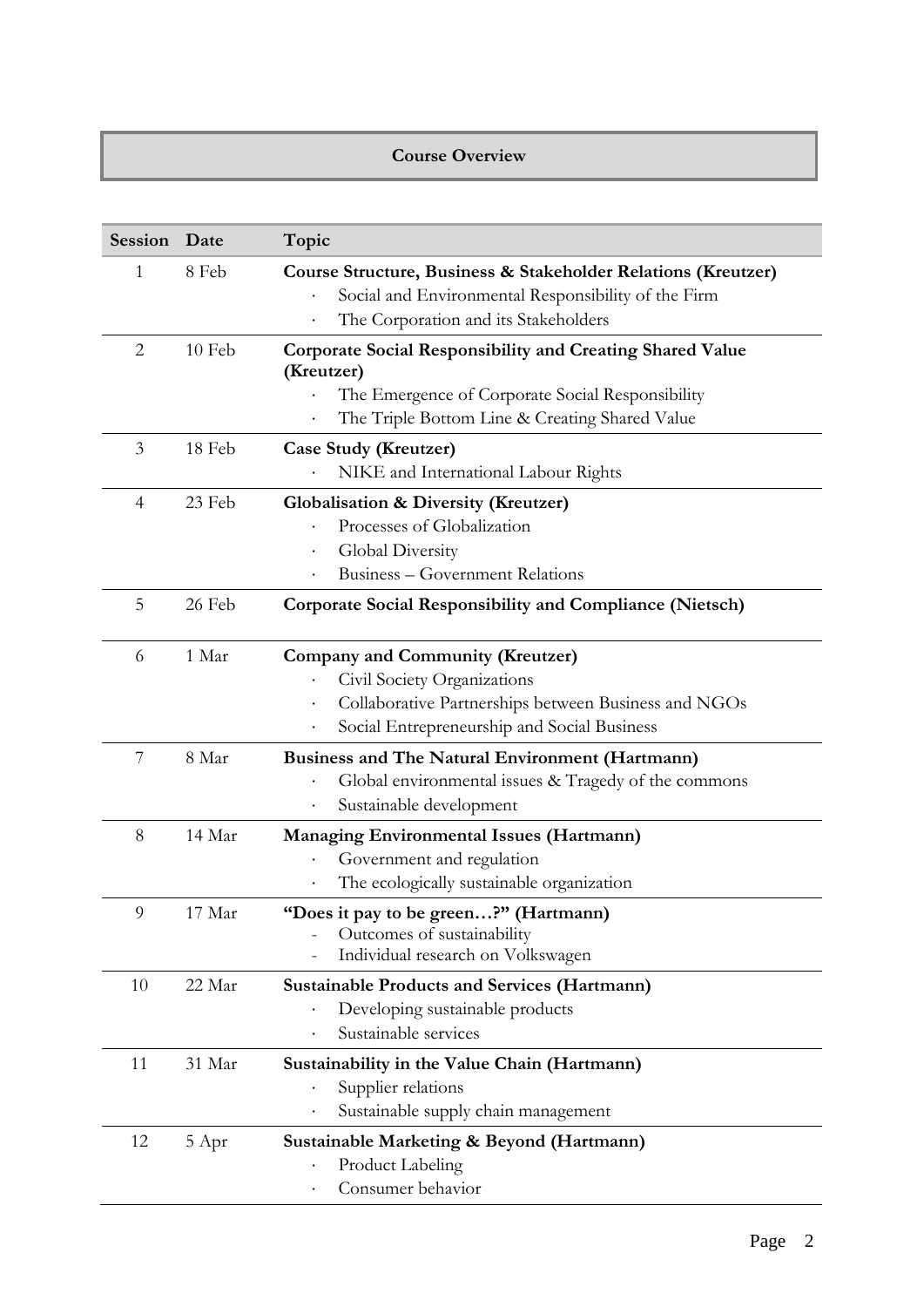# **Required Readings**

The major background reading for this course is

 Lawrence, A., Weber, J., 2014: Business & Society: Stakeholders, Ethics, Public Policy, McGraw Hill.

Additional reading materials for the course will be available in CampusNet. For your convenience, the required and recommended readings to prepare each session are indicated in this syllabus.

Each week, make sure you read the assigned reading material and focus deeply on the required reading materials. You are expected to read the discussion questions before class and, ideally, come prepared with some answers. **Coming to class unprepared is not an acceptable excuse.**

## **Grading**

The final grade will be determined as follows:

Exam 75 points Case study analysis 15 points (90 points in total)

#### **1. Exam (75 points)**

The course ends with a final exam. All course materials (required readings, lecture slides and materials handed out during sessions) are relevant for the final exam. The written exam takes place on 25<sup>th</sup> April 2016. The exam contains open questions to be answered in essay-form and also multiple choice questions.

#### **2. Case Study Analysis (15 points)**

In preparation of session 3, please read the case study "Nike and International Labour Rights" carefully and prepare a written answer (2-3 pages) to the following key questions:

- 1. What were the major concerns /arguments of Nike's critics?
- 2. How did Nike react to these accusations?
- 3. What would you have done in the situation of CEO Phil Knight?

Submit the Case study analysis:

- **as PDF**
- **labelled lastname\_firstname.pdf (e.g. hartmann\_julia.pdf)**
- **no later than 14. February, 6pm**
- **to Karin Kreutzer**

No late assignments will be accepted.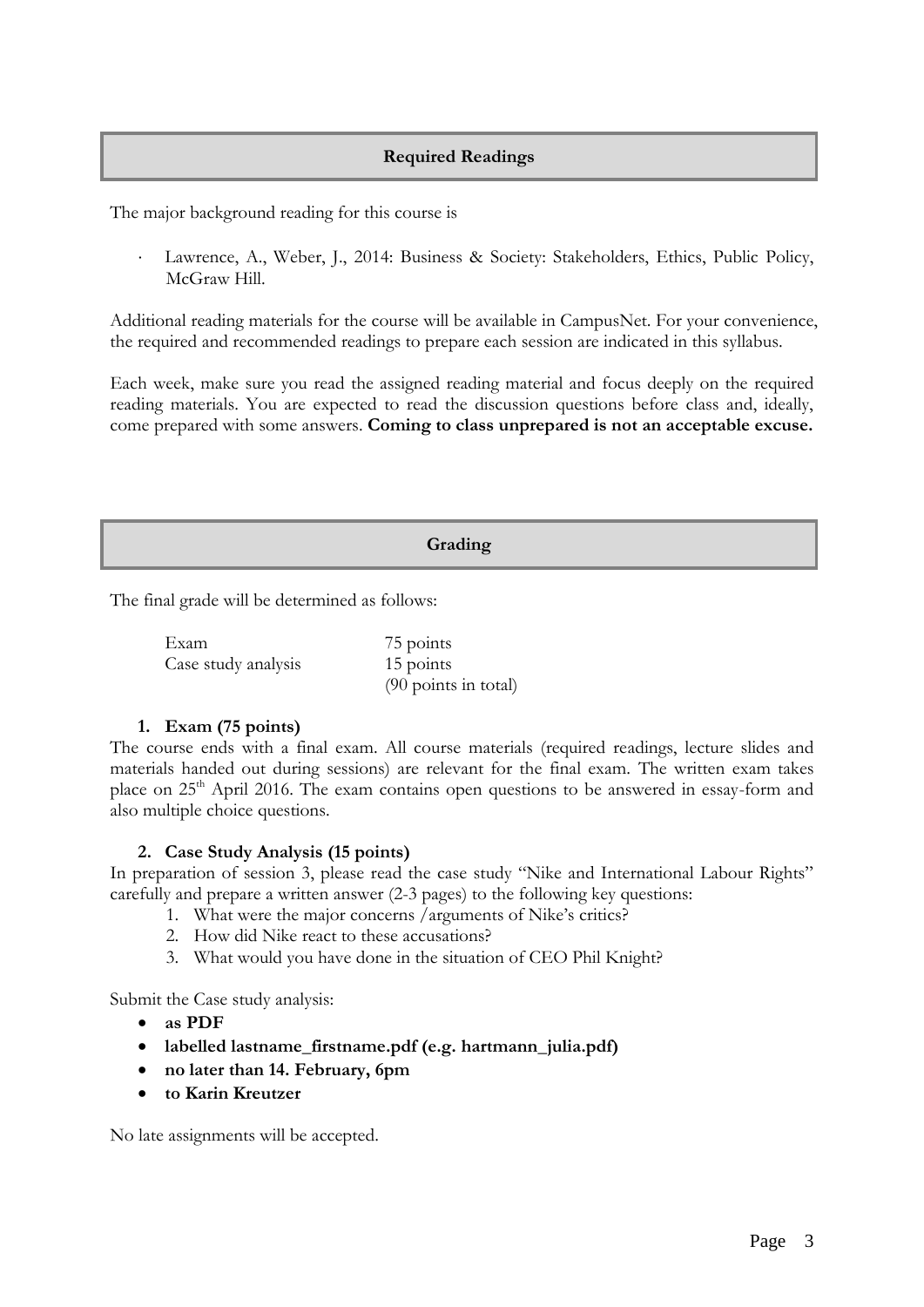#### **Detailed Session Plan**

#### **Session 1 Course Structure, Business and Stakeholder Relations (Kreutzer & Hartmann)**

This session will serve as an introduction to the course. In the first part of the class, we will discuss details of the syllabus and you will have the opportunity to ask any questions about the course outline and grading. In the second part of the class, we will introduce you to the concepts of social and environmental responsibility of corporations. More specifically, we will address issues of stakeholder accountability and management.

#### **Required Reading:**

 Lawrence, A., Weber, J., 2014: Business & Society: Stakeholders, Ethics, Public Policy, McGraw Hill: chapter 1 (p. 2-23).

### **Session 2 Corporate Social Responsibility and Creating Shared Value (Kreutzer)**

In this class, we will analyse the circumstances that have led to the emergence of Corporate Social Responsibility and discuss in detail the different aspects that CSR entails. We will also explore different but familiar concepts such as the Triple Bottom Line and Creating Shared Value.

#### **Required Reading:**

- Porter, M. & Kramer, M. (2006). Strategy and Society. The link between Competitive Advantage and Corporate Social Responsibility. *Harvard Business Review*, December, 78-91. (Available on CampusNet)
- Porter, M. & Kramer, M. (2011). Creating Shared Value. *Harvard Business Review*, 89(1/2): 62-77. (Available on CampusNet)
- Lawrence, A., Weber, J., 2014: Business & Society: Stakeholders, Ethics, Public Policy, McGraw Hill: page 153-154.

#### **Session 3 Case Study Nike and International Labour Rights (Kreutzer)**

We will dedicate the session to the critical discussion of the case study "NIKE and International Labour Rights".

#### **Required Reading:**

Case Study: NIKE and International Labour Rights

#### **Required Preparation:**

- Case Study Analysis: Prepare written answer (2-3 pages) to the following key questions and submit it by email to: [karin.kreutzer@ebs.edu](mailto:karin.kreutzer@ebs.edu) ( $14<sup>th</sup>$  February 2016)
	- 1. What were the major concerns /arguments of Nike's critics?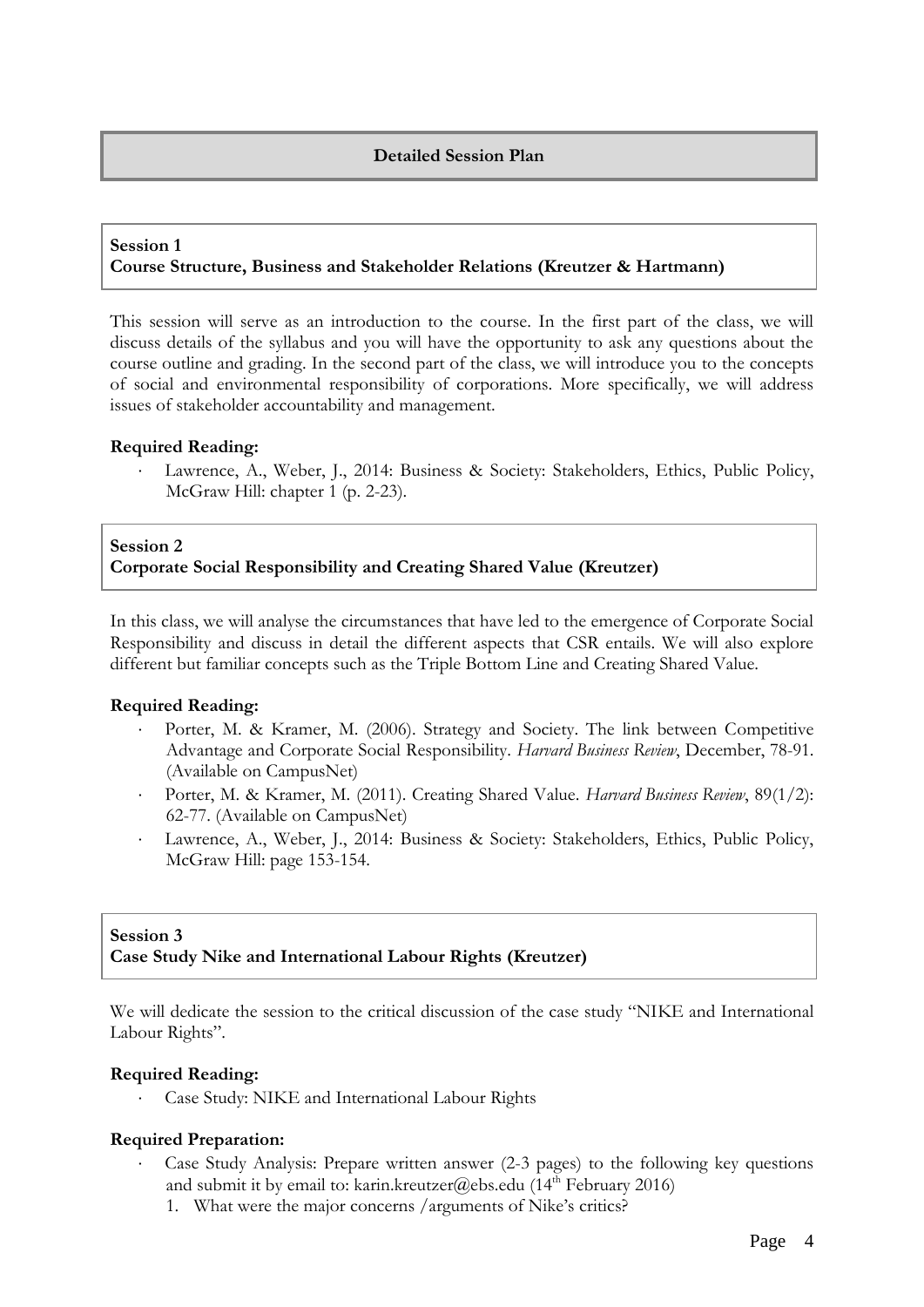- 2. How did Nike react to these accusations?
- 3. What would you have done in the situation of CEO Phil Knight?

# **Session 4 Globalization and Diversity (Kreutzer)**

In this session, different challenges of globalization will be explained. We will discuss benefits and costs of globalization and address the diversity of political regimes in different countries and the resulting challenges for corporations. We will analyse the complexity of business- government relations and get to know different ways to influence political decisions making processes.

# **Required Reading**

 Lawrence, A., Weber, J., 2014: Business & Society: Stakeholders, Ethics, Public Policy, McGraw Hill: chapter 6 (p. 116-136), chapter 8 (p. 160-180), chapter 9 (p.183-207).

#### **Session 5**

# **Corporate Social Responsibility and Compliance (Nietsch)**

The session will provide an introduction to both, Corporate Compliance and Corporate Social Responsibility. We will explore, why Corporate Compliance has become increasingly important over the past decades and analyse the main aspects of Corporate Compliance programs. We shall also take a look at countries that do not only have strict domestic policies in place but also tend to enforce them extraterritorially. Furthermore we will understand the differentiation in between Corporate Compliance and Corporate Social Responsibility, the latter of which describes a voluntary commitment of any corporation to strive to contribute positively to the communities they operate in. This will reveal why globalization requires multinational corporations to provide a synthesis of both.

#### **Required Reading**

Lawrence, A., Weber, J., 2014: Business & Society: Stakeholders, Ethics, Public Policy, McGraw Hill: chapter 3 (p. 45 – 65), chapter 8 (p. 170 – 190), chapter 10 (p. 220 – 239), Case Studies p. 453 ff.

## **Session 6 The Corporation and the Community (Kreutzer)**

In this session, we will more in detail analyse the complex relations between the community and the corporation. We will discuss collaborative partnerships between businesses and NGOs to tackle social or environmental problems. To understand and manage the relationship to community stakeholders effectively requires a general knowledge about the nature of the players in civil society. We will understand how civil society organizations work and which specific management challenges they face. Furthermore, we will get to know the concepts of Social Entrepreneurship and Social Business which aim at achieving positive social or environmental change through entrepreneurial activities.

# **Required Reading**

 Lawrence, A., Weber, J., 2014: Business & Society: Stakeholders, Ethics, Public Policy, McGraw Hill: chapter 7 (p. 137-155), and pages 402-425.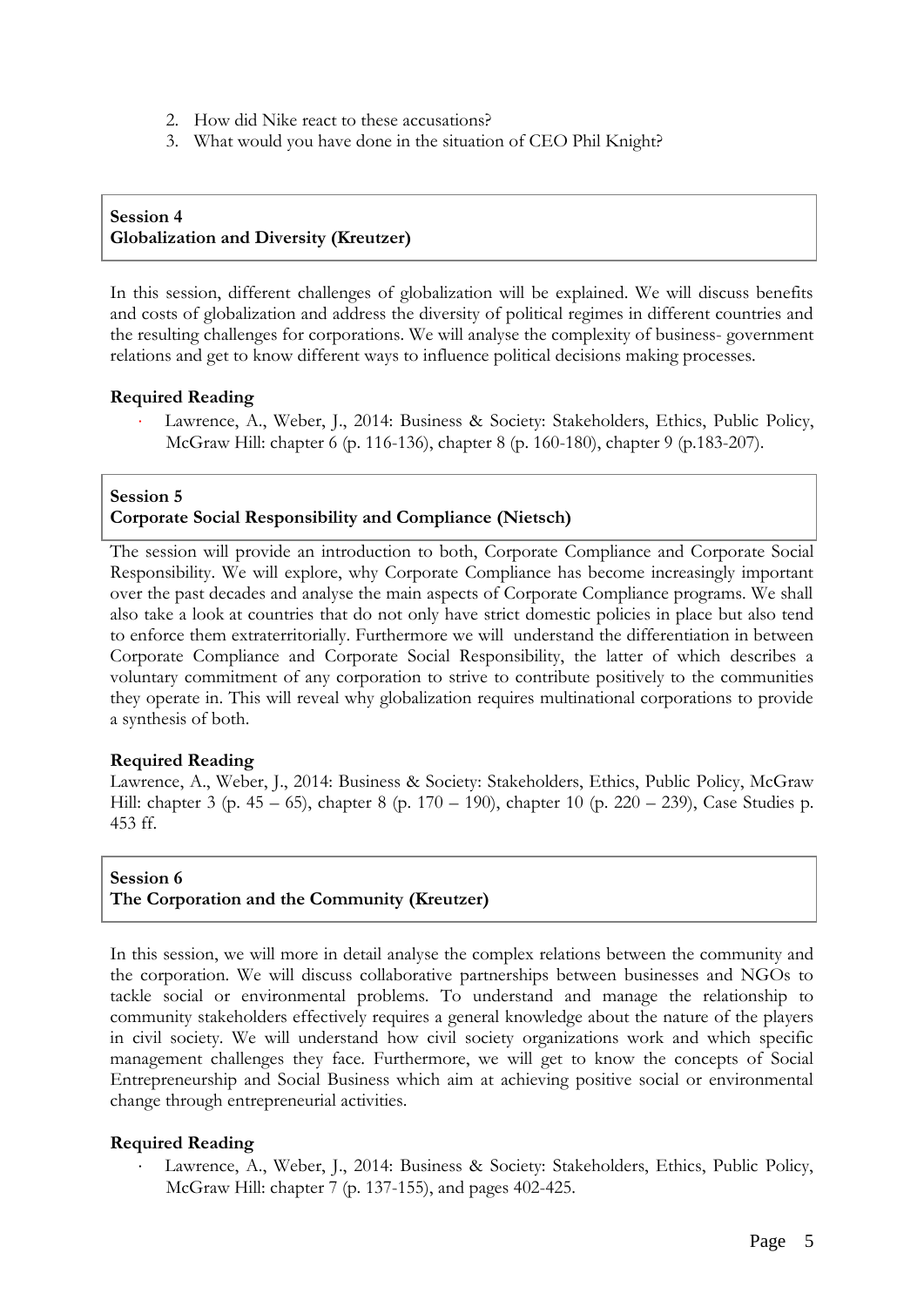Lawrence, A., Weber, J., 2014: Business & Society: Stakeholders, Ethics, Public Policy, McGraw Hill: p. 60, pages 131-133.

### **Recommended Further Reading**

 Volkmann, C. and K. O.Tokarski / K. Ernst (Eds) (2012). Social Business and Social Entrepreneurship. Springer Gabler. Wiesbaden. Pages: 5-10; 20-22; 32-43.

**Session 7 Business and The Natural Environment (Hartmann)**

The world faces severe environmental challenges in the 21<sup>st</sup> century. Many political and business leaders have embraced the idea of sustainable development, calling for economic development without destroying the natural environment or depleting the resources on which future generations depend. A critical task in coming decades will be to find ways to meet simultaneously both economic and environmental goals. In this session, major global environmental problems will be identified and explained. The concept of the tragedy of the commons will help us understand the mechanisms that ultimately lead to the environmental problems we are currently facing. Finally, the key ideas of sustainable development will be presented and discussed.

#### **Required Reading**

- Lawrence & Weber, chapter 11 "Managing environmental issues"
- Hardin (1968). The tragedy of the commons. Science, 162, 1243-1248.

## **Session 8 Managing Environmental Issues (Hartmann)**

Growing public concern about the health of the Earth's ecosystems has prompted political, corporate, and civil society leaders to become increasingly responsive to environmental issues. Government policymakers have moved toward greater reliance on economic incentives, rather than command and control regulations, to achieve environmental goals. At the same time, many businesses have become increasingly proactive and have pioneered new approaches to effective environmental management. These actions have often given firms a competitive advantage by cutting costs, gaining public support and spurring innovation. In this session, we will examine types of environmental regulation and their main features. Then, we will look into the stages through which firms progress as they become more sustainable.

# **Required Reading**

- Lawrence & Weber, chapter 11 "Managing environmental issues"
- Nidumolu, R., Prahalad, C. K., & Rangaswami, M. R. (2009). Why sustainability is now the key driver of innovation. Harvard Business Review, 87, 56-64.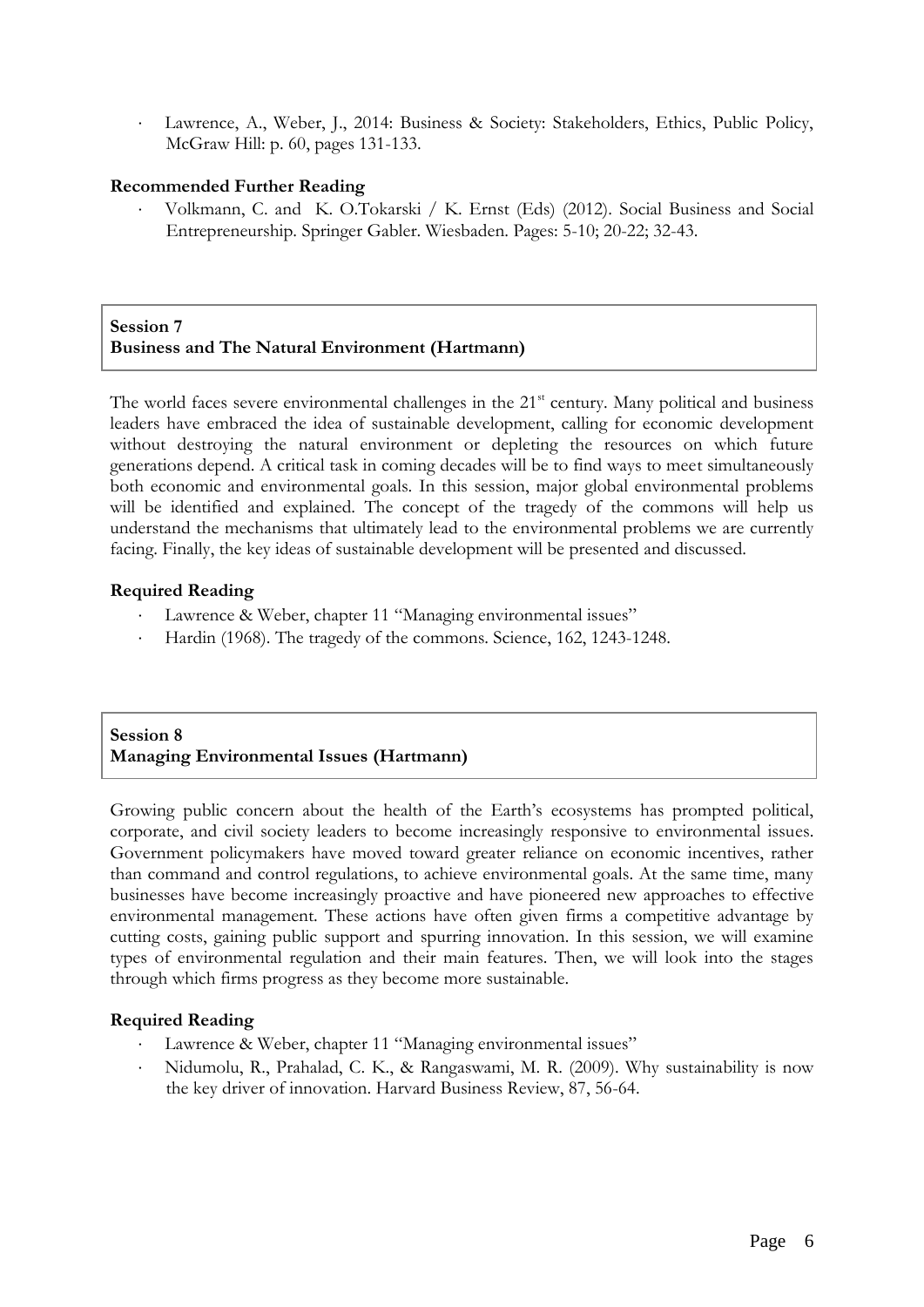# **Session 9 Does it pay to be green? (Hartmann)**

Investments in sustainability and environmental management are costly. Hence, decision makers wonder about the outcomes of "greening" efforts are. In this session, we review empirical findings of the "Does it pay to be green…?" literature. But, based on the recent example from Volkswagen, we will also critically reflect on other outcomes of sustainability.

## **Required Preparation**

Individual research on the Volkswagen scandal

#### **Session 10 Sustainable Products and Services (Hartmann)**

Firms provide value in the form of products and services and the previously identified challenges and opportunities urge firm to integrate environmental concerns in the design of products and services. In this session, we will examine the concepts and methods for sustainable product design such as life-cycle-analysis, sustainable packaging, sustainable services and closed loop supply chain management. We will also discuss opportunities and threats of product labelling including an introduction to the seven sins of greenwashing

#### **Required Reading**

Lawrence & Weber, chapter 11 "Managing environmental issues"

#### **Recommended Further Reading**

- Delmas, M. A., & Burbano, V. C. (2011). The drivers of greenwashing. California Management Review, 54, 64-87.
- Vezzoli, C. (2014). The "Material" Side of Design for Sustainability. In E. Karana, O. Pedgley & V. Rognoly (Eds.), Materials Experience. Kidlington, UK: Elsevier.

## **Session 11 Sustainability in the Value Chain (Hartmann)**

Sustainable development is a concerted effort for multiple actors including consumers and suppliers apart from other players. Firms have multiple powerful means to engage both customers and suppliers for sustainability. In this session, we will discuss consumer behaviour and consumer responsibility. In addition, we will tackle the downstream supply chain by looking into ways of to make suppliers "greener".

#### **Required Reading**

- Lawrence & Weber, chapter 11 "Managing environmental issues"
- Lee, H. L. (2010). Don't tweak your supply chain--Rethink it end to end. *Harvard Business Review*, 88, 62-69.

# **Recommended Further Reading**